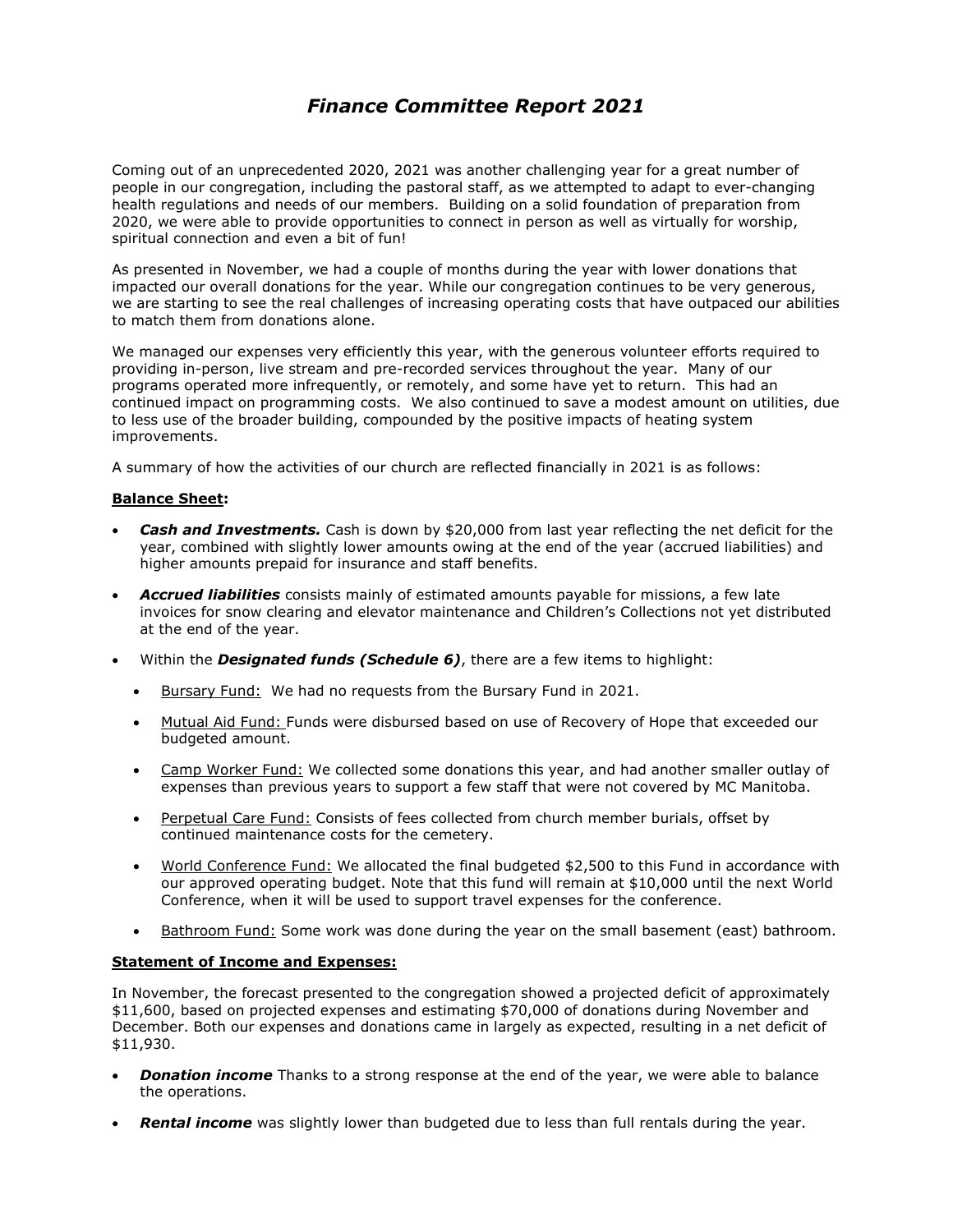- *Operating expenses (Schedule 1)* Utility costs were below budget in 2021, primarily due to limited use of the sanctuary and other common spaces during the year. Our office and insurance expenses were as budgeted.
- **Salaries & Benefits -** Slightly lower than budgeted due to lower professional development costs, mileage reimbursements and staffing replacement was not required.
- *Building Administration expenses (Schedule 2)* Repairs and Maintenance included minimal snow clearing, general maintenance and other small repairs. Equipment purchases included the last pieces of live streaming equipment.

#### **Missions/Capital Subsidy Fund:**

We had 8 months of support for Little Flowers as well as a deposit to replace basement windows that came out of this fund in 2021.

Please keep in mind as you make contributions that you are welcome to designate donations towards this fund if you are willing. We also encourage members to consider this for estate giving if that is an option.

#### **Missions / Charitable support during the year:**

Budgeted and non-budgeted contributions to the Conferences, educational institutions and other notable organizations throughout the year continues to be very important for our congregation. We make commitments which are often relied upon to make up part of their budgets. Below is a listing of the organizations that we have supported through budgetary and non-budgetary donations:

**2021**

|                                            | ZUZ I        |
|--------------------------------------------|--------------|
| Mennonite Church Manitoba                  | 49,550       |
| Westgate Mennonite Collegiate              | 16,125       |
| <b>Mennonite Central Committee</b>         | 6,035        |
| Mennonite Disaster Service                 | 3,540        |
| Canadian Mennonite University              | 1,125        |
| <b>Little Flowers</b>                      | 4,075        |
| Christian Peackeepers Team                 | 665          |
| Eden Foundation                            | 300          |
| Mennonite Church Canada - Poovong Ministry | 5,000        |
| Associated Mennonite Biblical Seminary     | 1,125        |
| Bethania Mennonite Memorial Fund           | 500          |
| Local Investment Towards Inprovement       | 500          |
| 1 Just City                                | 500          |
| North Point Douglas WC                     | 500          |
| Thrive Community Support Circle            | 466          |
| House of Hesed                             | 475          |
| Zatoun                                     | 475          |
| <b>St. Boniface Street Links</b>           | 475          |
| Ma-Mawi-Wi-Chi Itata Centre                | 500          |
| Rossbrook House                            | 766          |
| West Central Women's Resource Centre       | 580          |
|                                            | \$<br>93,277 |
|                                            |              |

Respectfully submitted by your Finance Committee:

Kris Kornelsen, Bill Guenter, Larry Ens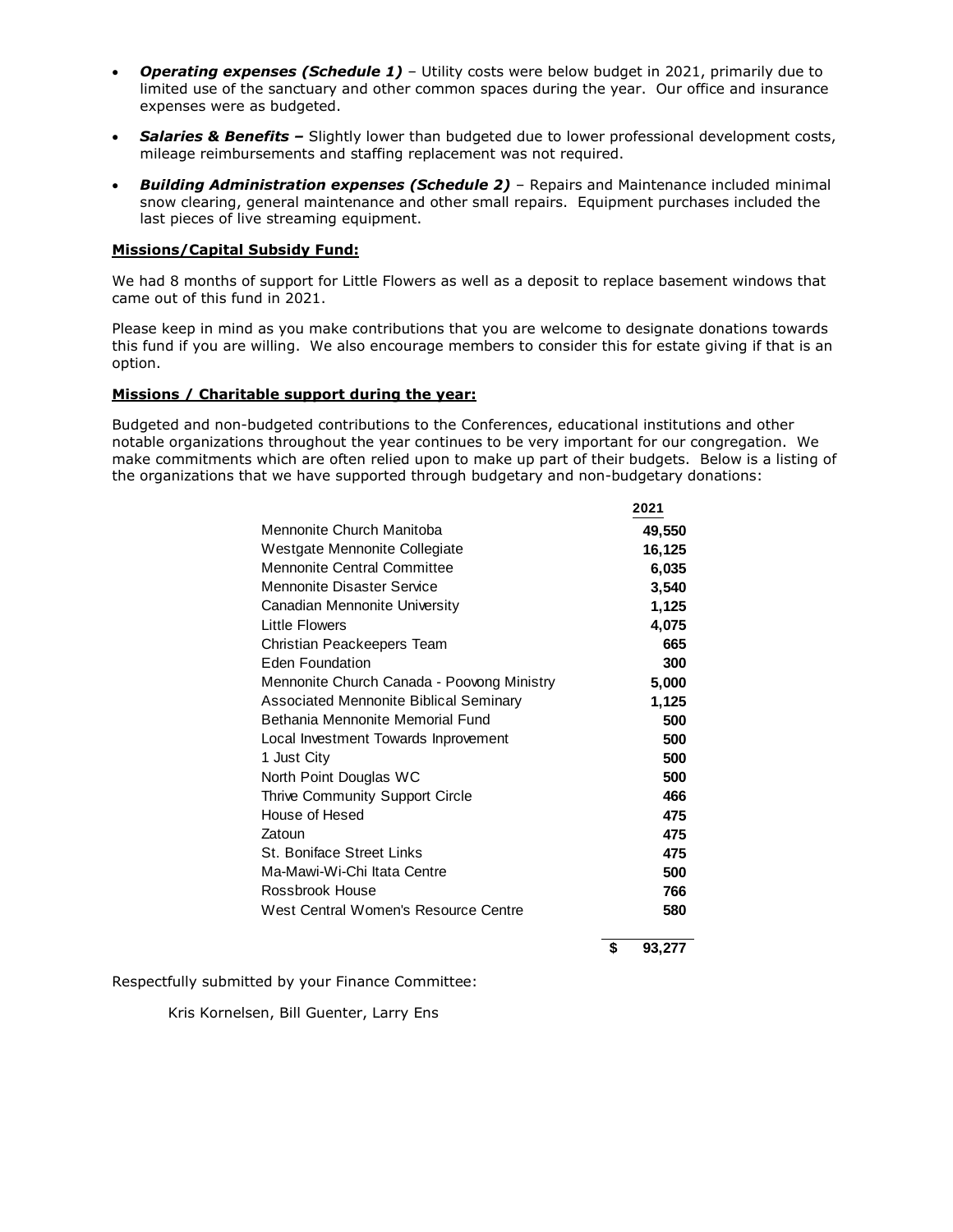# **SARGENT AVENUE MENNONITE CHURCH**

## **Balance Sheet**

**December 31, 2021**

|                                         | 2021            | 2020 |           |  |
|-----------------------------------------|-----------------|------|-----------|--|
| <b>ASSETS</b>                           |                 |      |           |  |
| <b>CURRENT</b>                          |                 |      |           |  |
| Cash and Shares                         | \$<br>64,963    | \$   | 85,852    |  |
| Prepaid Expenses and amounts receivable | 19,211          |      | 16,889    |  |
|                                         | 84,174          |      | 102,741   |  |
| ABUNDANCE CANADA INVESTMENTS            | 300,587         |      | 300,587   |  |
| FIXED ASSETS, at cost                   | 952,939         |      | 952,939   |  |
|                                         | \$<br>1,337,700 | \$   | 1,356,267 |  |
| <b>LIABILITIES</b>                      |                 |      |           |  |
| <b>Accrued liabilities</b>              | \$<br>6,137     | \$   | 7,390     |  |
| Designated Funds (Schedule 6)           | 68,583          |      | 65,367    |  |
|                                         | 74,720          |      | 72,757    |  |
| <b>RESTRICTED FUNDS</b>                 |                 |      |           |  |
| Sargent Student Aid Fund                | 10,343          |      | 10,343    |  |
| Missions/Capital Subsidy Fund           | 206,595         |      | 215,195   |  |
| Invested in Fixed Assets                | 952,939         |      | 952,939   |  |
|                                         | 1,169,877       |      | 1,178,477 |  |
| <b>UNRESTRICTED FUNDS</b>               | 93,103          |      | 105,033   |  |
|                                         | \$<br>1,337,700 | \$   | 1,356,267 |  |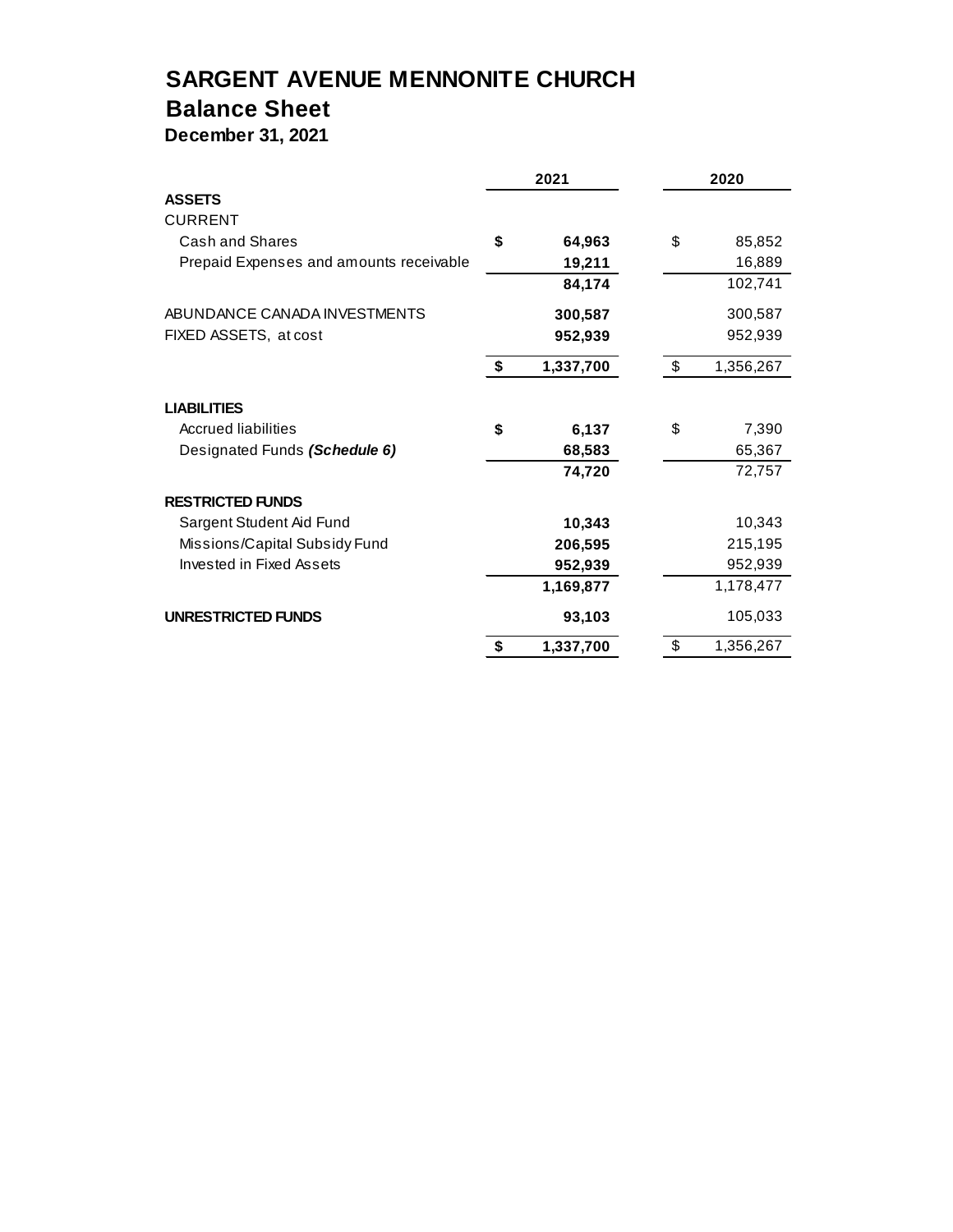# **SARGENT AVENUE MENNONITE CHURCH Statement of Income and Expenses**

**For the Year Ended December 31, 2021**

|                                       | 2021 |           |                                           | 2021          | 2020          |         |  |
|---------------------------------------|------|-----------|-------------------------------------------|---------------|---------------|---------|--|
|                                       |      | Actual    |                                           | <b>Budget</b> | <b>Actual</b> |         |  |
| <b>INCOME</b>                         |      |           |                                           |               |               |         |  |
| <b>Budget Donations</b>               | \$   | 288,680   | \$                                        | 321,575       | \$            | 310,569 |  |
| Rental income                         |      | 10,815    |                                           | 12,000        |               | 10,280  |  |
| Other income                          |      | 29        |                                           |               |               | 178     |  |
| <b>Total Budgeted Income</b>          | \$   | 299,524   | \$                                        | 333,575       | \$            | 321,027 |  |
| Thanksgiving Collection               |      | 6,750     |                                           |               |               | 4,775   |  |
| <b>Missions Collection</b>            |      | 5,320     |                                           |               |               | 7,035   |  |
| <b>Total Income</b>                   | \$   | 311,594   | \$                                        | 333,575       | \$            | 332,837 |  |
| <b>EXPENSES</b>                       |      |           |                                           |               |               |         |  |
| Operating expenses                    | \$   | 28,176    | \$                                        | 30,025        | \$            | 27,503  |  |
| Salaries & Benefits                   |      | 210,704   |                                           | 220,000       |               | 209,231 |  |
| Building administration expenses      |      | 6,253     |                                           | 12,500        |               | 14,487  |  |
| Church Program expenses               |      | 1,347     |                                           | 2,000         |               | 1,669   |  |
| Conference expenses                   |      |           |                                           | 1,000         |               | 2,910   |  |
| <b>Adult Ministries Team expenses</b> |      | 19        |                                           | 600           |               | 300     |  |
| Youth/YA Ministries Team expenses     |      | 1,681     |                                           | 2,000         |               | 1,576   |  |
| Children's Ministries Team expenses   |      | 249       |                                           | 2,000         |               | 287     |  |
| Mission & Service Team expense        |      | 2,000     |                                           | 2,000         |               | 2,000   |  |
| Music & Worship Team expense          |      | 1,825     |                                           | 2,250         |               | 1,073   |  |
| Supporting the Larger Church Communit |      | 59,200    |                                           | 59,200        |               | 59,200  |  |
| <b>Total budget expenses</b>          | \$   | 311,454   | \$                                        | 333,575       | \$            | 320,236 |  |
| <b>Thanksgiving Disbursements</b>     |      | 6,750     |                                           |               |               | 4,775   |  |
| <b>Missions Disbursements</b>         |      | 5,320     |                                           |               |               | 7,035   |  |
| <b>Total non budget expenses</b>      | \$   | 12,070    |                                           |               | \$            | 11,810  |  |
| <b>Total Expenses</b>                 | \$   | 323,524   | \$                                        | 333,575       | \$            | 332,046 |  |
| <b>EXCESS OF INCOME OVER EXPENSES</b> | \$   | (11, 930) | $\, \, \raisebox{12pt}{$\scriptstyle \$}$ |               | \$            | 791     |  |
|                                       |      |           |                                           |               |               |         |  |
| Clearing donations (Schedule 5)       | \$   | 10,462    |                                           |               | \$            | 11,994  |  |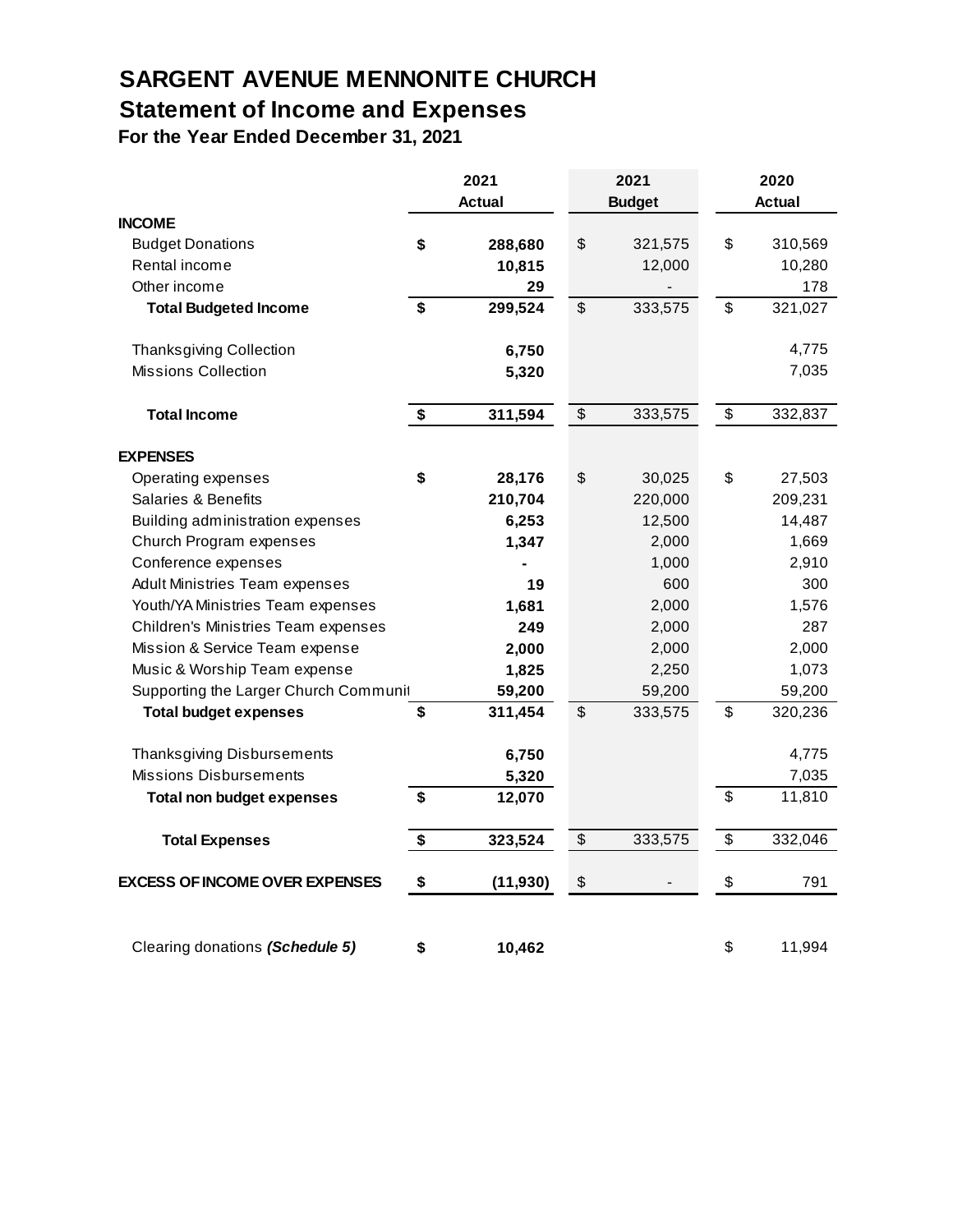### **SARGENT AVENUE MENNONITE CHURCH Statement of Changes in Funds**

**For the Year Ended December 31, 2021**

|                                          |    | Missions /<br>Capital Subsidy<br>Fund |    | Student Aid<br>Fund |    | <b>Total Restricted</b><br><b>Funds</b> |    | Unrestricted<br><b>Funds</b> |  |
|------------------------------------------|----|---------------------------------------|----|---------------------|----|-----------------------------------------|----|------------------------------|--|
| Balance, December 31, 2020               | \$ | 215,195                               | \$ | 10.343              | \$ | 225.538                                 | \$ | 105,033                      |  |
| Interfund Transfers                      |    |                                       |    |                     |    |                                         |    |                              |  |
| Adjusted balance, January 1, 2021        | \$ | 215.195                               | \$ | 10.343              | \$ | 225.538                                 | \$ | 105,033                      |  |
| Surplus (Deficit) from annual operations |    |                                       |    |                     |    |                                         |    | (11, 930)                    |  |
| Interest income earned                   |    | 15.000                                |    | 92                  |    | 15,092                                  |    |                              |  |
| Little Flowers support                   |    | (4,000)                               |    |                     |    | (4,000)                                 |    |                              |  |
| Basement windows                         |    | (4,600)                               |    |                     |    | (4,600)                                 |    |                              |  |
| Balance, December, 31, 2021              |    | 221,595                               | \$ | 10,435              |    | 232,030                                 |    | 93,103                       |  |